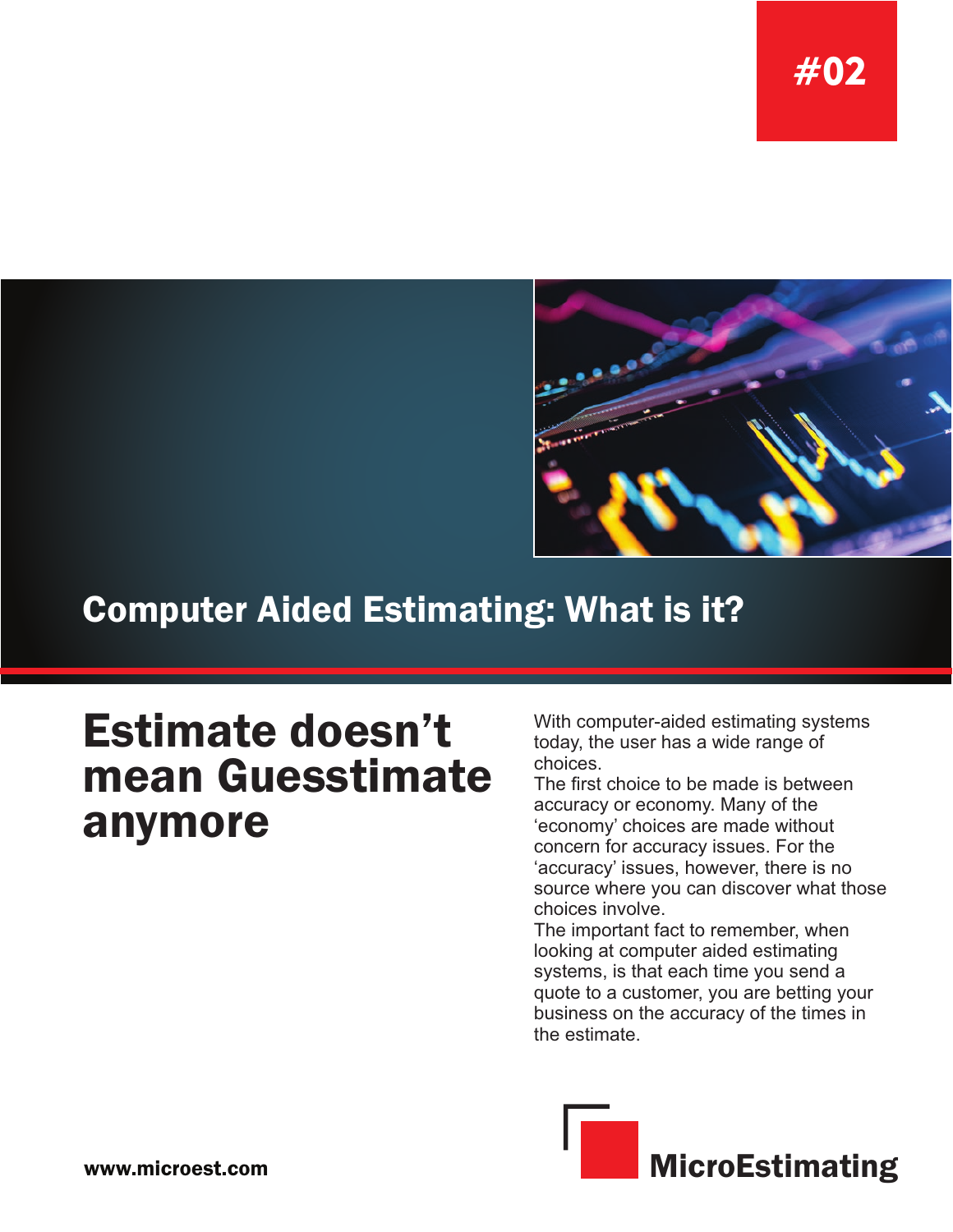# There is a difference between believing and knowing.



## **With MicroEstimating, you never have to guess.**

Would you believe that many shop estimators are capable of producing more accurate estimates than the software they use to do so?

Surprised? That scenario is entirely possible. Unless you understand the strategies used to 'build' a computer-aided estimate, that statement probably will surprise you. And as with any software, there's also the ever present, added admonition of "garbage in, garbage out."

Nonetheless, during the past ten years, the value of computer aided estimating has grown as a manufacturing tool, as manufacturers and job shop owners realized the varied benefits this software brings.

Published studies in trade magazines often discuss user's perceptions of direct benefits they've seen. Still, this is clear: among both prospective- and existing-users of estimating software, most do not understand how the software prepares an estimate, what makes a computer estimate accurate, or the different emphases played by the machine tool, the process, or the material in preparing the computer estimate.

One wonders how anyone selects the proper package for their needs from among the available types and variations of software featuring "estimating" capabilities today. In fact, it is likely that many perspective users may not understand that "estimating" software may range from products that simply replace a pencil and pad, to software called "standards-based," to systems that might go so far as to simulate the entire machining or fabricating process.

| Quantity:                  |                |               |         |         |              |                 |         |
|----------------------------|----------------|---------------|---------|---------|--------------|-----------------|---------|
|                            | 50             | 100           | 250     | 500     | 1000         | 2500            | 5000    |
| <b>Pricing Quantity: 1</b> | $-1$           | $-1$          | $= 1$   | $+1$    | $-1$         | $-1$            |         |
| Setup:                     | 10.80          | 5.40          | 2.16    | 1.08    | 54           | 22              | 11      |
| Labor:                     | $\overline{a}$ | 87            | 87      | B7      | 87           | .87             | BZ      |
| <b>Burden1:</b>            | 31             | 31            | 31      | 31      | 31           | 31              | 31      |
| Burden <sub>2</sub>        |                |               |         |         |              |                 |         |
| Tools                      | 46             | 23            | 09      | 05      | $\mathbf{a}$ | .01             | .00     |
| <b>Direct Buys:</b>        | 2.20           | 48            | 48      | 48      | 48           | 48              | 46      |
| <b>Material:</b>           | 3.87           | 357           | 3.28    | 3.11    | 307          | 3.11            | 3.11    |
| <b>Engineering</b>         | 10.00          | 5.00          | 200     | 1.00    | 50           | $\overline{20}$ | 10      |
| Sub Total:                 | 28.51          | 15.86         | 9.20    | 6.90    | 5.79         | 5.19            | 4.96    |
| <b>Inventory Charge:</b>   |                |               |         | 01      | $\mathbf{a}$ | 09              | 18      |
| Profit 2:                  | 20 0000        | 20,0000       | 20.0000 | 20 0000 | 20 0000      | 20 0000         | 20,0000 |
| Sales Rep 2:               | 5 0000         | 5 0000        | 5.0000  | 5 0000  | 5 0000       | 5.0000          | 5.0000  |
| <b>Price:</b>              | 38.01          | 21.14         | 12.26   | 9.21    | 776          | 7.04            | 6.86    |
| <b>Total Profit:</b>       | 380.12         | <b>422 B1</b> | 613.06  | 920.55  | 1552.83      | 3520.22         | 6856.70 |
| <b>Working Hours:</b>      | 26.41          | 28.78         | 35.98   | 47.91   | 71.83        | 143.57          | 263.13  |
| Profit/Hour:               | 14.39          | 14.69         | 17.04   | 19.21   | 21.62        | 24.52           | 26.06   |
| <b>Delivery Days:</b>      | 9.30           | 9.60          | 10.50   | 11.99   | 14.98        | 23.95           | 38.89   |
| <b>One Time Charge:</b>    |                |               |         |         |              |                 |         |

The estimate pricing form summarizes all job costs. Here the estimator assigns multiple efficiency ratings for setup and production, based upon quantities. He may consider per piece costs and adjust for multiple setups. When the estimator has chosen multiple methods, this screen identifies the ideal method by quantity.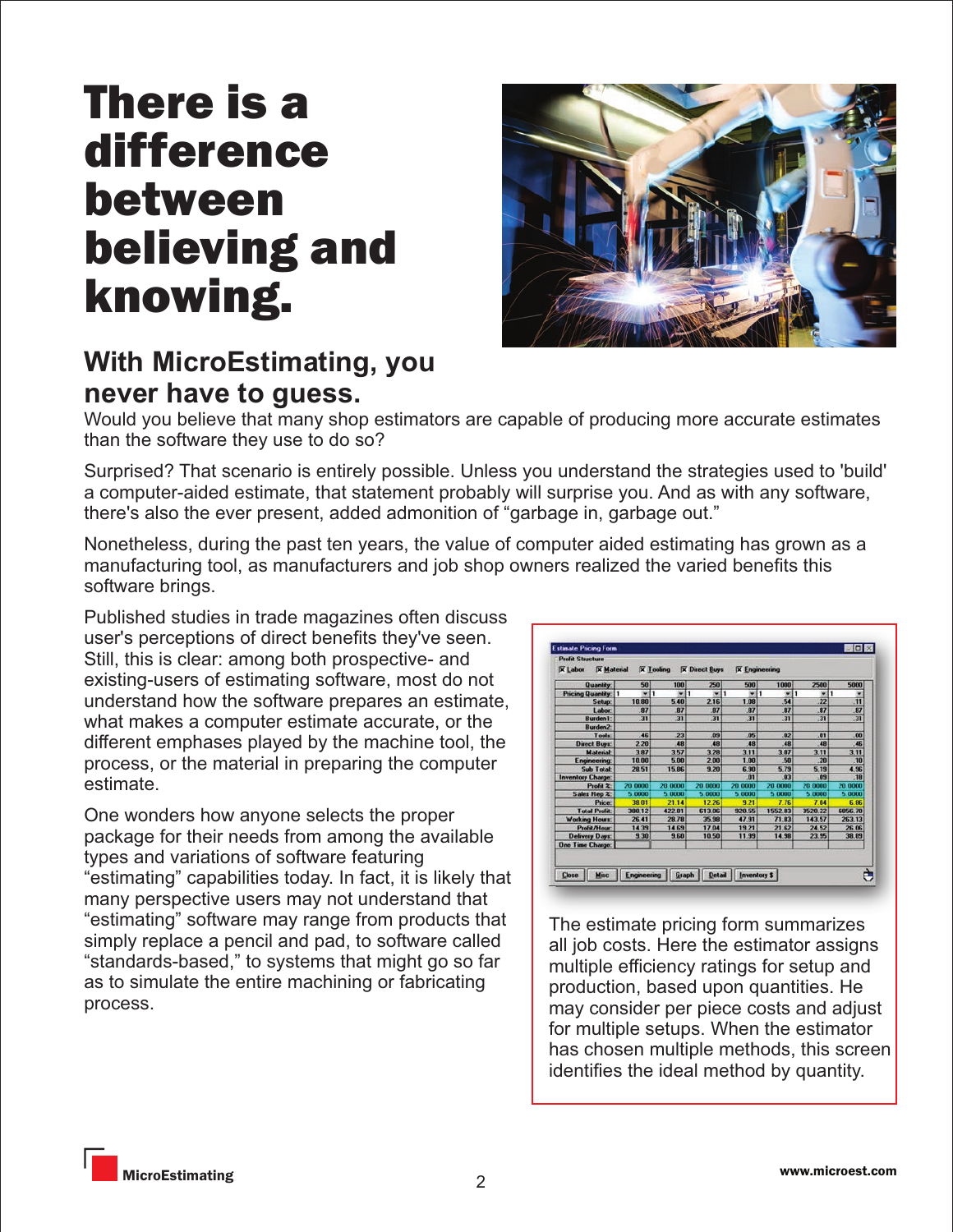## **What issues must a software estimating program consider?**

To give you a quick idea of the complexities that can be involved, here's a simple example for drilling a half-inch hole, three inches deep. Will the software automatically give you a different cycle time for a CNC Swiss machine than it does for a turret lathe or an engine lathe? Moreover, will that be by machine vendor's model and type? Will it give a different time for a different model? When cycle time is for a specific model, the program times can be quite close.

Those times can be closer yet using machine tool emulation. Emulation is difficult, for it involves more than simply altering rapid travel rates.

Finally, will the software arrive at a different time for the same metal whether or not it has been heat treated? If the tool is a carbide or high-speed drill? Or when requiring a different micro-finish on your turn?

Even more difficult is the process of accounting for the length-to-diameter ratio on an end mill. The feed/speed books do not address this issue. For example, perhaps the plunging depths are based upon 1- $\frac{1}{2}$  X diameter. What if your depth is  $\frac{1}{2}$  X or 3 X the diameter into the stock? The feed rate will change. Is it necessary for the estimating program have a provision to deal with that situation?

## **Four quoting and estimating categories**

Let's look again at the proposition that a manual estimate might be more accurate than one a computer generates. That implies neither a case of sloppy users nor of poor input data. Rather, as we will demonstrate, the same part specifications will result in considerably different results from the four different types of estimating software. That's correct: there are four different types of computer-aided estimating software. Yet, if someone surveyed a broad demographic sample of estimators, few would know that. That's because -- unlike CAD/CAM software -- there is no effort in the manufacturing industry to teach, or to learn, the underlying strategies that the different estimating software systems use to produce estimates. By now most of us realize that just because someone sells a CAD/CAM product, that doesn't mean it is as precise or as sophisticated as a manual drawing, or as another CAD/CAM product. By now, everyone understands what a parametric CAD/CAM product offers. How many, however, understand what 'intelligent simulation' means in relation to estimating software? Or what 'standards' implies?The industry neither has a standard definition for an estimate, nor universally understands what an "estimating" program could or should provide. That is a key point and deserves reiteration:

#### **The industry neither has a standard definition for an estimate, nor universally understands what an "estimating" program could or should provide.**

Because of the lack of any single definition for estimating as it applies to software, many who use such software may be getting unexpected results — and often they are unaware of the situation.

With 'estimating' software costs ranging from \$199 through \$10,000, common sense dictates that differences exist. For the shop that chooses to purchase the \$199 package, rather than the \$3000 or \$10,000 package, often it is an economic decision. Anyone smart enough to own a shop or manage a department must understand that the capabilities of those packages are different.

Some will argue, however, that if economics really dictated that decision, then one of the more expensive products might have been a better choice. The lack of understanding -- the lack of definitions -- is unfortunate and becomes a disservice to estimators and their companies -- and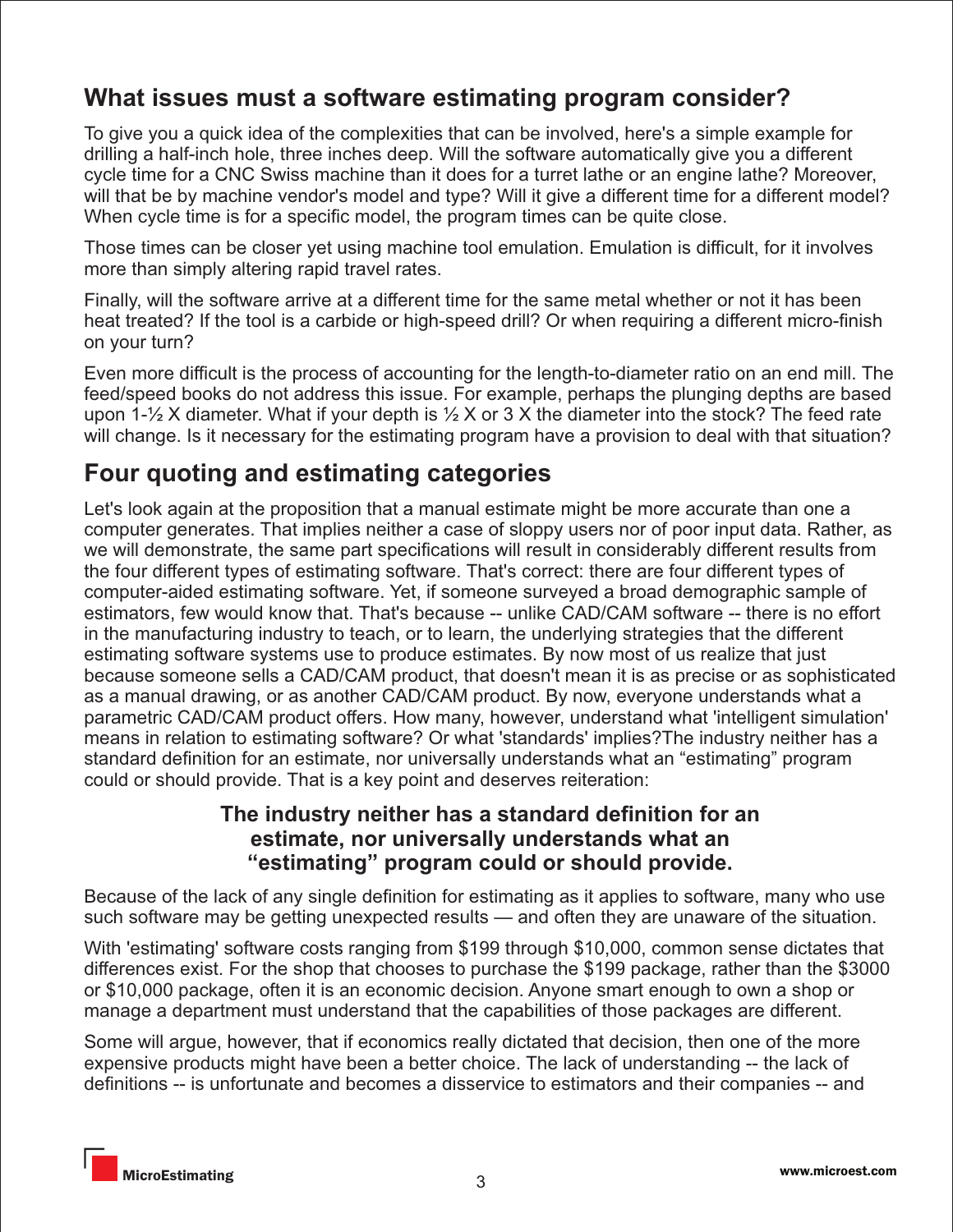even to their customers. With this article, we'd like to suggest a foundation for an industry-wide understanding of the computer-aided estimating process.

In the quoting/estimating arena, today we find quoting programs and several classes of estimating software. Quoting programs quickly provide prices for quoting. (See Addendum I.) Within the estimating classification, some software systems are standards-based, some are engineeringbased, and some exhibit genuine intelligence. Today, some programs also are evolving from one form toward another, as even software developers begin to better understand the actual estimating process.

## **Quoting & Estimating need delineation**

Vendors often use "estimating" when describing the quoting function. In fact, quoting software has no computer-aided estimating capability. In our effort to define what to expect from estimating software, let's begin by identifying the range of functions performed. Here we find two groups of software:

Software which simply assists the shop owner to provide a price to the customer. If the estimator manually calculates or guesses the time it will take, let's call this a computer prepared quote.

Other software provides, in addition to that same quoting function, estimates of actual times the job will require in the shop. When the computer estimates the times, let's call this a computer-generated estimate.

*Time* is the differentiator. Using time makes it rather simple to differentiate between quoting and estimating software.

### **Estimating needs definition and explanation**

Having thus removed quoting from the discussion, here is where defining estimating becomes involved. It is not only because of the diversities between basic program types, such as simple spreadsheets, report generators, and so forth, but also the many shades of grey within the estimating (software) category.

Distinguishing between the several current types of estimating programs requires a look at their basic design. Estimating programs are based on one or more of the following design strategies:

- 1. Standards-based
- 2. Engineering-based
- 3. Intelligent simulation

When we talk about specific, historic system-designs used for estimating software, we can classify them in this manner. However, since the mid-nineties an evolutionary process has been underway, and the lines between standards-based estimating and engineering-based estimating are blurring. Similarly at the upper end, where we find "non-intelligent" and "intelligent" estimating systems.

Remember that pure quoting does not calculate time, while estimating bases its quote on calculated time. 'Standards-based' estimating programs use a table with standard times assigned to similar operations. Systems which rely on libraries of machine speeds and feeds are 'engineering-based.' Here is where the blurring begins. Clarifying this point requires only the knowledge to ask the right question.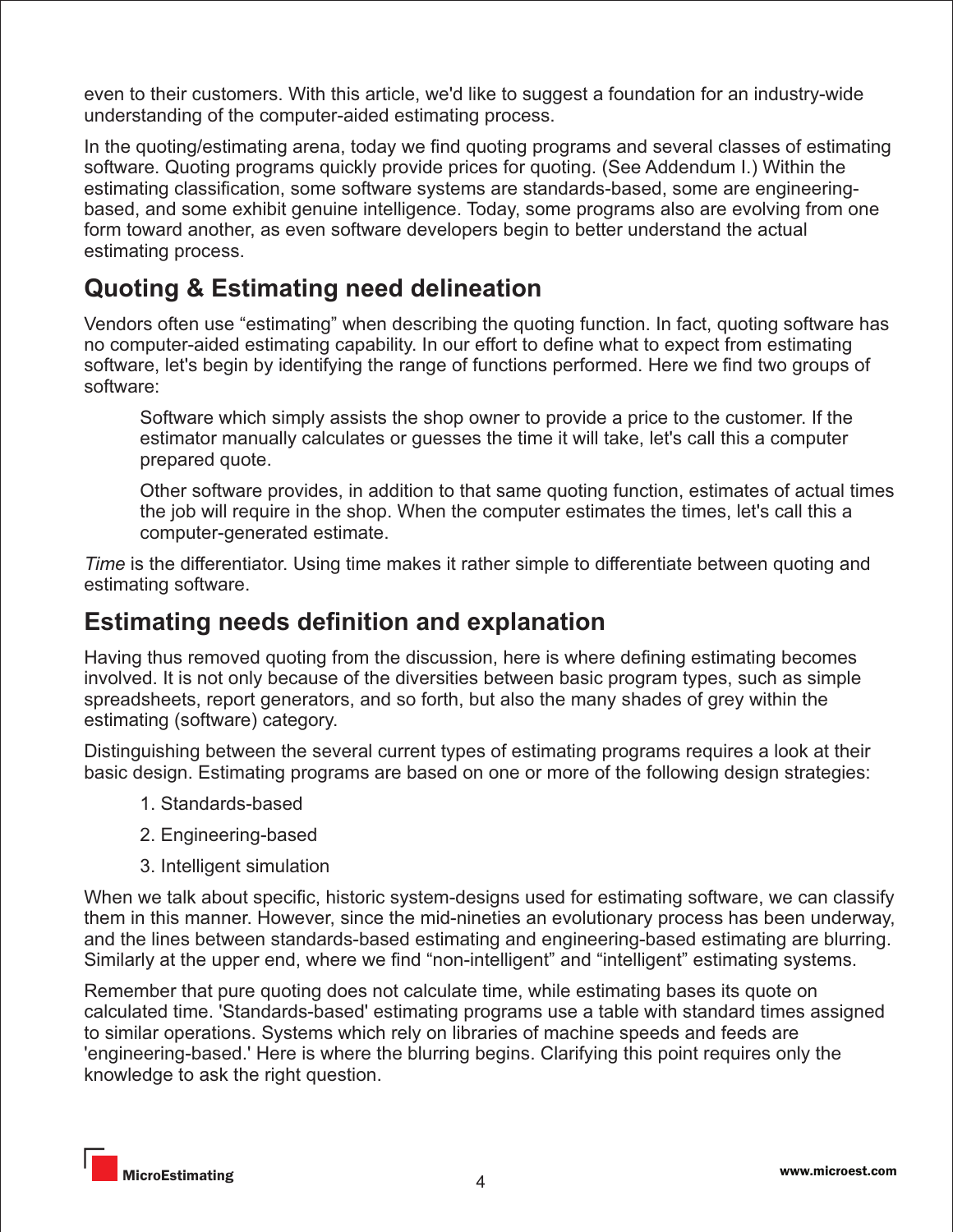Differentiating between the engineering-based and the "intelligent" packages is harder. Both systems come up with an answer — for the portion(s) of the process that they compute.

Determining — rather, knowing how to determine — how thorough the estimating program can be, is far more difficult.

## **Standards-based toward engineering-based evolution**

Standards-based estimating software, while similar to quoting software, can take more time for initial setup after it is purchased. It may require the user either to enter the standards or to update those provided to reflect the shop's actual operations. Often this software already has the standards included; however, companies must realize that if they use someone else's standards they may only be accepting someone else's guesses. In estimating, there really are no industrywide standards -- there are only company standards. If you purchase a standards-based system, you will want, at the least, the ability to quickly and easily change any standard.

Standards-based knowledge offered the earliest computer-aided estimating assistance andprograms based on this alone may provide the least accurate estimating method. (See Addendum II.) The ongoing evolution is from the standards-based programs toward the engineering-based programs. Many vendors are revising their systems to become more

engineering-based. While some still don't deliver a precise conclusion, they can be more accurate than the standards-based packages.

These evolving, pseudo engineering-based systems may already include one or more sophisticated modules for hole making or milling (vs. individual computations for complex movements and operations). They employ simple formulae to compute the time required for a procedure — mill a pocket, or drill a hole. What they may lack in any formula is a concept of machine movement and operations. Typically, the software in this evolving class also omits consideration for many idle time elements or specific machine capabilities. For example, a 600 IPM machining center does not make 600 IPM for a one-inch move. In addition, while some systems include basic indexing times, they neglect the more precise indexing time components, such as acceleration/deceleration, spindle index, or rapid ramp-up.

## **Machining mathematics — by itself — is quite simple:**

#### **(CUT LENGTH)/FEED = REVOLUTIONS; REVOLUTIONS/RPM = TIME**

Figuring cut length is fairly simple:

To ream a hole one inch deep, you will ream one inch deep plus an approach distance. To mill a pocket, you will have to take multiple passes of a particular length.

The difficulty lies in knowing the time the operation takes on a particular machine — for example an engine lathe. Does the operator have to manually turn the crank to remove the drill and the chips? And then turn the crank back in to resume drilling? That process knowledge is more important than simple mathematical results, and it adds a level of complexity you should expect in the better estimating systems. This is the level of program depth that is beginning to be called 'intelligent simulation' estimating.

## **Engineering-based estimating**

The engineering-based estimating programs use the same formulae used when manual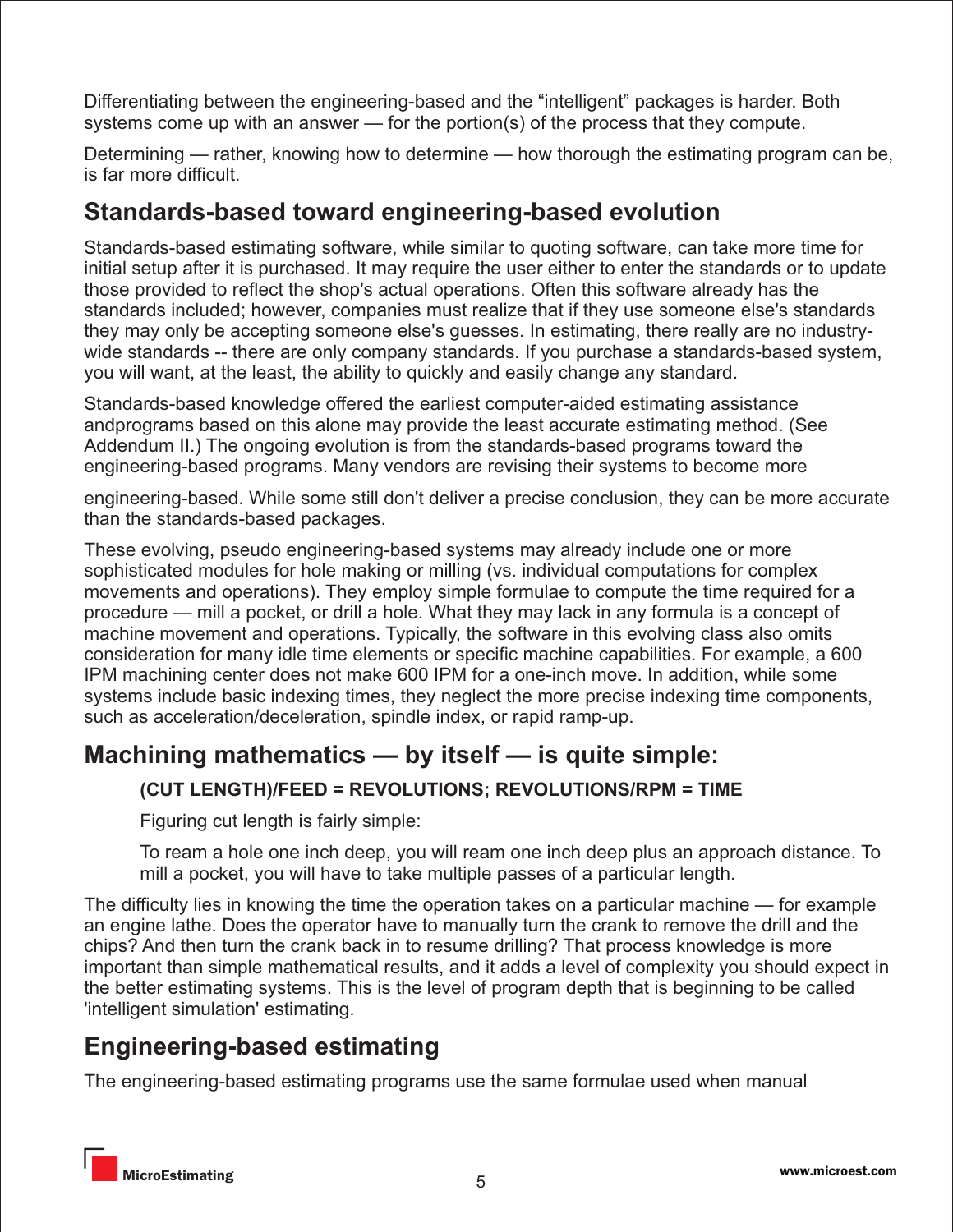estimators need a precise cost. They are unchangeable, based on the laws of mechanics. Given a drill diameter and style, the depth of hole, the material, and the machine doing the drilling, there can be only one correct time. The formula to derive that time never changes. Feed rates and surface footage-rates may change; once those rates are set, the math is constant. The same is true of idle times. For different machines, the rates may differ, but the movements are the same.

While a standards-based system having a standard for every half inch of hole depth gives  $\frac{1}{2}$ - inch accuracy (See Addendum II.), in an engineering-based system, setting up the core datacovers any hole, at any depth, and is accurate in every situation. Period. There's no stated or implied disclaimer of being "within a half an inch." The engineering-based system may seem to demand more setup than a standards-based system. However, you could never set up enough standards to reach the same level of accuracy. There is a difference in the time needed to drill a one-inch hole and a hole 1.021 inch deep, and the engineering approach can be 100% correct -- but the standards-based approach can only be approximate.

Being engineering-based, however, doesn't guarantee perfection. Speeds and feeds data differ for every material, every tool, every machine type. If an engineering-based estimating program doesn't provide speeds and feeds data for every material, but rather has assigned them on the basis of material groups, then accuracy is sacrificed.

While any engineer can look up the feed rate for 12L14 steel, that data is irrelevant without knowing the machine type. Would not use the same feed rate on a CNC lathe as on a screw machine? The speeds and feeds data is only the starting point. If every material is given its own speed and feed and multiple classes, you can change 12L14 to represent your shop's experience, without affecting 12L50. That would not be possible in any engineering-based system that grouped speeds and feeds by material type.

The engineering-based computer-aided estimating system mimics the correct manual estimating method, using the same equations. The added benefit of computer aided estimating is its ability to take more into account, such as idle time movements or rapid travel rates, to retain the correct information, and to always use the correct data. These examples are simply some of the more difficult to account for times, since there are so many.

## **Intelligent emulation**

**Having the capability to account for issues like rapid travel and complex idle times defines the difference between the engineering-based and the estimating systems that emulate the machines — we call this intelligent emulation.**

Compared to standards-based estimating, engineering-based is more comprehensive, and more accurate. An approach based upon intelligent simulation will improve upon the engineering-based results, but requires the



A CNC Processing editor screen lets an estimator review the process and to try whatif scenarios.

Changing any speeds or feeds here, for example, will instantly change the Cycle Time and Gross Production figures at the bottom of the screen – the estimator knows immediately the results of his changes.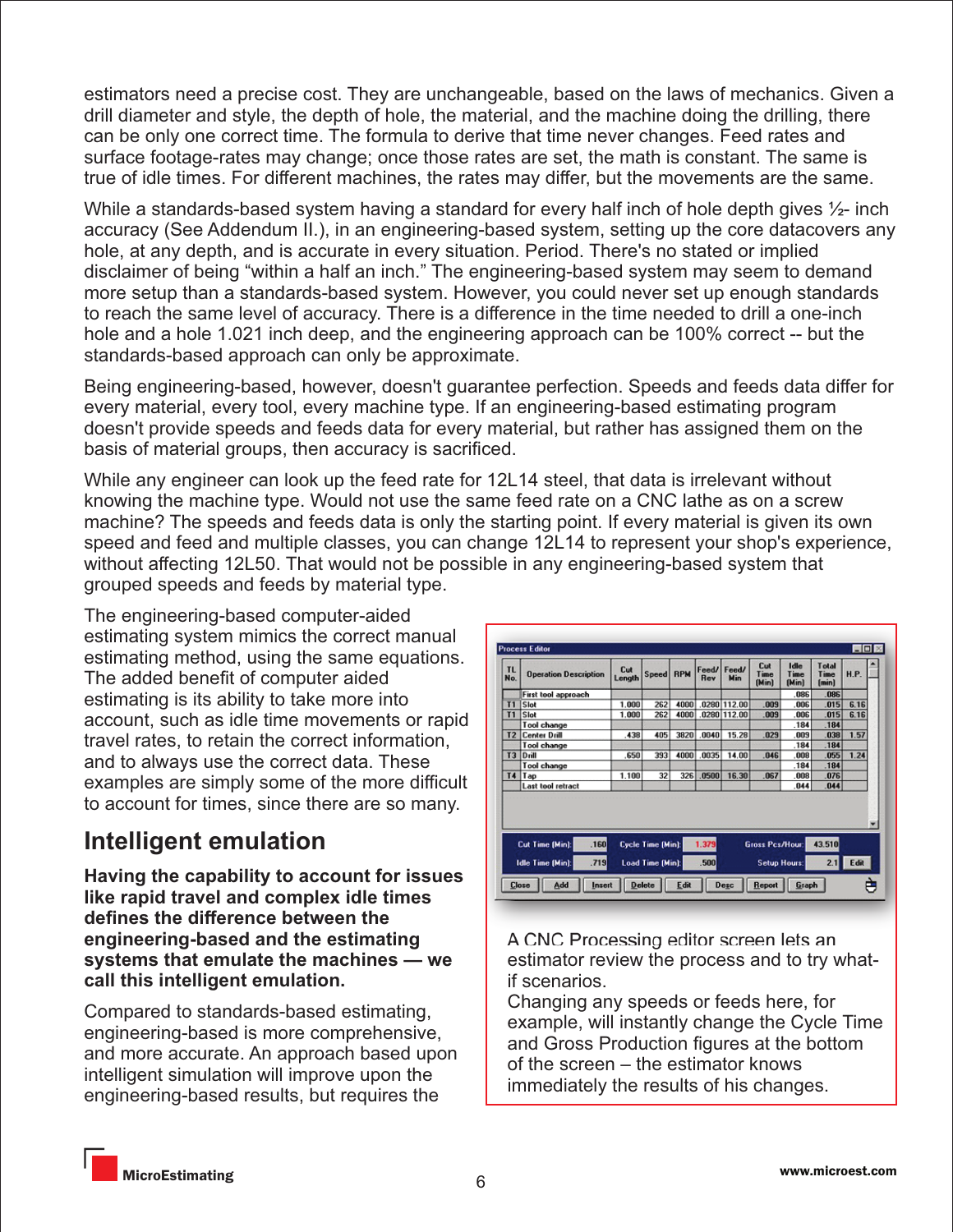same amount of data from the user, the same effort for initial setup. It's claim for being closer to the actual time is that it is a closer representation to the real world. In its estimate, it attempts to include everything significant that will happen, as opposed to what should happen. When it comes to estimating, you really don't care that it should take one minute -- you care about how long it will take.

If you rely on unchangeable standards, you're letting the computer tell you how long something *should* take, rather than the software determining how long it *does* take. Once again, it comes down to the estimator knowing the time the machinist requires for each step. That's where intelligent simulation attempts to determine how long it really *will* take as opposed to how long it *should* take.

## **Intelligence in humans relates both to ability and to capability.**

By ability, let's distinguish between the genius, a person of average intelligence, and someone with a low IQ. Then, capability could relate to the difference between an adult and a child. Computer software is no different; some software is both smarter and has greater capability than others.

Returning to our human analogy, compare the step between engineering-based and intelligent simulation to a high school math whiz. The whiz can compute any math problem; an engineer, however, knows how to apply that knowledge to building a car. In addition to the in-depth machine knowledge required to add such intelligent simulation to an estimating program, it requires tedious and time consuming programming effort, as well. How many types of machines are used today by shops? How many different styles? How many different vendors? All this must be factored into the simulation process. It is costly for a software vendor to develop and maintain such software. An estimating system that provides generic standards — such as for turning or drilling — cannot be compared to one that recognizes 60 independent machine types for those processes.

Does the program handle every job the same way? Some do. They assume that manual lathes, CNC lathes, turret lathes, automatic screw machines and others require the same time. In that situation, your estimate is the same for each machine type! Can we call that an estimate?Perhaps it is a more educated guesstimate than many would make without software — but probably not. At least in the manual situation a person knows enough to allow for the idle movements, indexing, and other factors specific to the machine in question.

A thorough estimate provides allowances for clearances between tools and makes use of actual spindle speeds and feeds from the gear charts, when appropriate. It will also consider rapid travel rates based on distance and spindle speed ramp-up/ramp-down. Estimating software that intelligently simulates machine operations allows for all these items, but to do so, it must be written for each specific machine. This is the key difference between engineering-based and intelligent simulation estimating software.

#### **Given the choice between a generic estimating program with no machine specific knowledge, a standard, and a human guess, you should take the person over the computer every time.**

Similarly, a bad guess is worse than no guess. Is a pseudo-engineering system any better — or worse — than a quoting system? At least the quoting system forces YOU to come up with a time, while the former may assign an inaccurate time, with the implication that it is correct.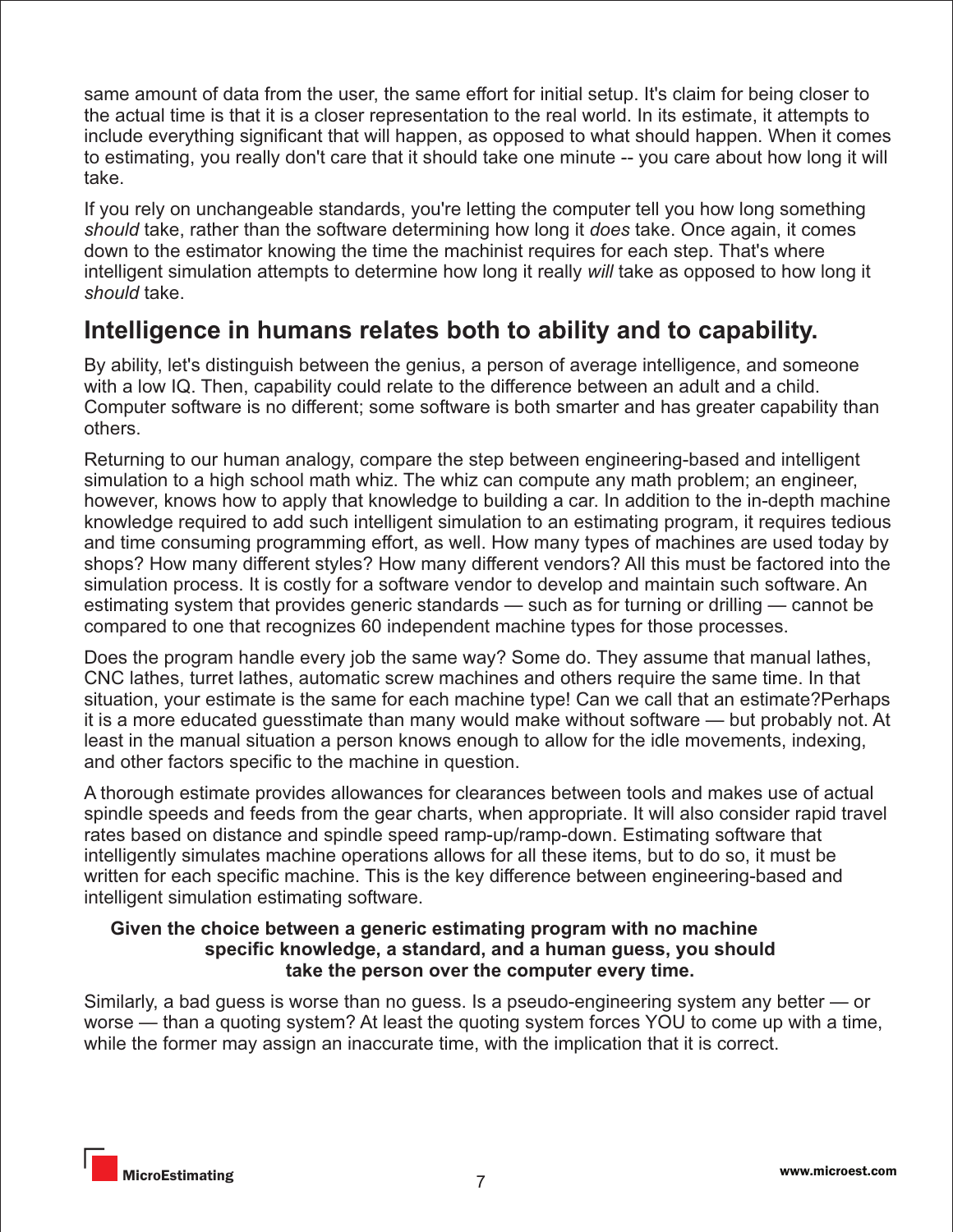## **The determinations that should be made:**

- How the software calculates cycle time
- Does it calculate cycle time for specific types of machines (CNC mill, Bridgeport)
- $\bullet$  Does it calculate a cycle time for a specific model within a type (model A or B A genuinelyintelligent system accounts for:
- $\cdot$  Set up time
- $\cdot$  Idle time
- Complete machine time for the correct type and model of machine
- Available horsepower
- Minimum and maximum RPM and feed
- Fixed or variable RPMs and feed rates
- Special lever/gear/control settings or rules

Such software literally emulates the machine's movements, stepping through them one at a time. For example, to estimate a facing operation, the program doesn't resort to a single predefined equation; rather it simulates what will actually happen by calculating every revolution and recording the time.

To determine the correct, total time, for example, the estimating program literally models the operation for each process involved and the software loops through every turn the machine will make, making adjustments at every step to account for RPM, feed, minimums, maximums and soforth. To do constant surface footage correctly, the program computes a new RPM for every revolution and considers minimum and maximum RPM at each step. The program must know things like how long it takes to reach top speed, as well as what the top speed is for the type of tooling being used; how long to remain at top speed; and how long it will take to reach center. In other words, the SFM formula at exact center calculates an infinite RPM (which is not possible), and it steps down from there towards the outside diameter of the cut. The machine maximum RPM must be considered. The estimating loop goes through every movement, whether for lathe or pocket milling. Machine tool emulation is the basis of the estimate's accuracy, and it is based upon the combination of all pertinent parameters at every moment in the operation.

Similar, stand-alone software called "tool path optimization" software, is considered fairly new today, when applied to NC output from CAD/CAM programs. However, this feature also should be the basis of any comprehensive computer-aided estimating program — and there it is referred to as machine tool emulation. That's what an intelligent, engineering-based estimating program does. Some have been doing so for a long time.

In the end, a choice must be made between accuracy and economy. Remember, however, that each time you send out a quote, you bet your business on the accuracy of the times in the estimate.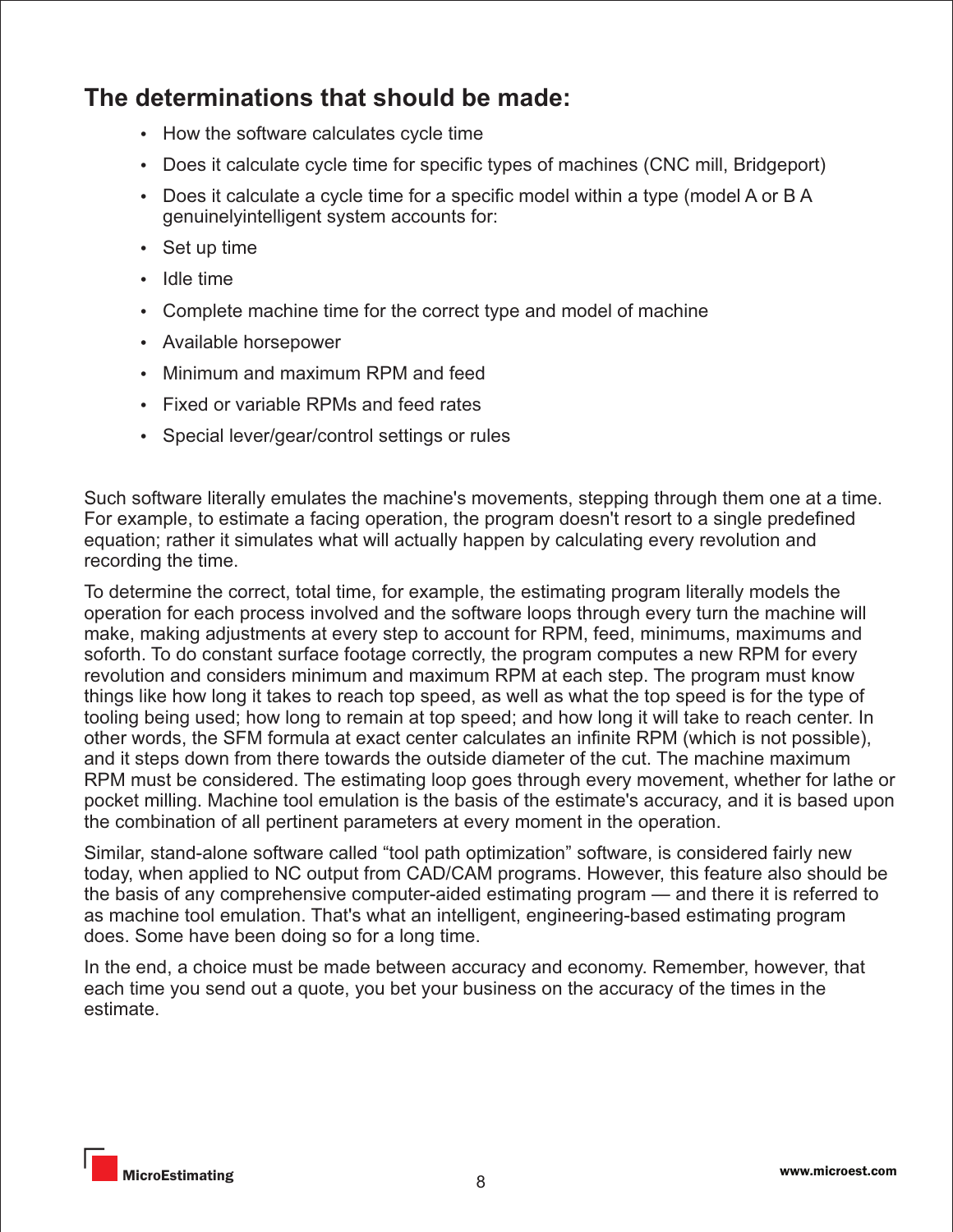## **Addendum – What is 'quoting'?**

Precisely, what is "quoting" software? To begin with, quoting software can be very simplistic -- as simple as a spreadsheet. It is quite fast, in fact quoting software is the fastest method for obtaining a customer price, next to guessing. It is not standards-based, but can provide a consistent template to follow. Still, the quotes can be only as good as the guesses that the person enters. Not being standards-based indicates that your guess today could be different from your guess tomorrow. Quoting software is not expected to provide consistently accurate estimates, only a speedy means of obtaining a quote for a customer.

Why would you use quoting software? Primarily for simplicity, often for the software's low cost, and perhaps to help employees gain familiarity with the quoting process. Quoting software might only be the front end of a shop management software system -- a speedy means of entering the basic part information required to produce a quote, and which also is needed by other modules of the shop management software. Since there are no databases to set up, little of your time goes toward setup. The results typically will be no more complex than what you can do on a spreadsheet.

## **Addendum II – Estimating a 1-inch hole with standards**

Consider a simple standard for a one-inch hole, drilled one inch deep into a steel part. To be truly accurate, there would need to be standards for every drill diameter, every drill depth, every drilltype, and every material. You can see the impossible number of standards suggested by this one example. To avoid this data entry nightmare, not to mention a need for gigabytes of disk storage, software developers will interpolate "nonstandard" situations. Interpolation may be quite appropriate in operations like assembly, where there are no speeds, no feed's, and no factors that affect time like the increasing effect of resistance from chips in deep holes, but interpolation is inappropriate for machining.

A standard that can be described is the time it takes to turn one revolution. Using such a standard, an estimator could apply the number of revolutions required to drill a hole to arrive at the time. However, this standard is the basis for an engineering-based system, and is not found in a standards-based system. So you can see that while interpolation is appropriate for manual elements, it does not apply equally well to machining, because interpolation cannot account for their variations.

If a company chooses to use a standards-based estimating system, then it should do so on the basis that any standards included with the package are not its standards and will need to be modified. Still, the standards are just guesses -- if not someone else's, then they are yours. Your guesses could be different next week. The hackneyed computer phrase could apply: Garbage in, garbage out.Time standards can be proven or fine tuned. The times provided are corrected based on reality or time studies, real things that are done. However, if you correct a time standard based on how you feel today, then you are doing nothing better than a quoting program might, and you really are not correcting anything. In other words, if every time you look at that "time" and say 'that time looks a little wrong,' and you change it, you've defeated the purpose of the standards-based software package.

A downside of standards-based estimating is this. To deal with a broad range of situations, the number of standards can be held to an acceptable level, but your groupings will become quite large. To demonstrate the impractical lengths to which this could be taken, consider this example of a standard: A standard for drilling holes having diameters from 1-5 inches, to depths varying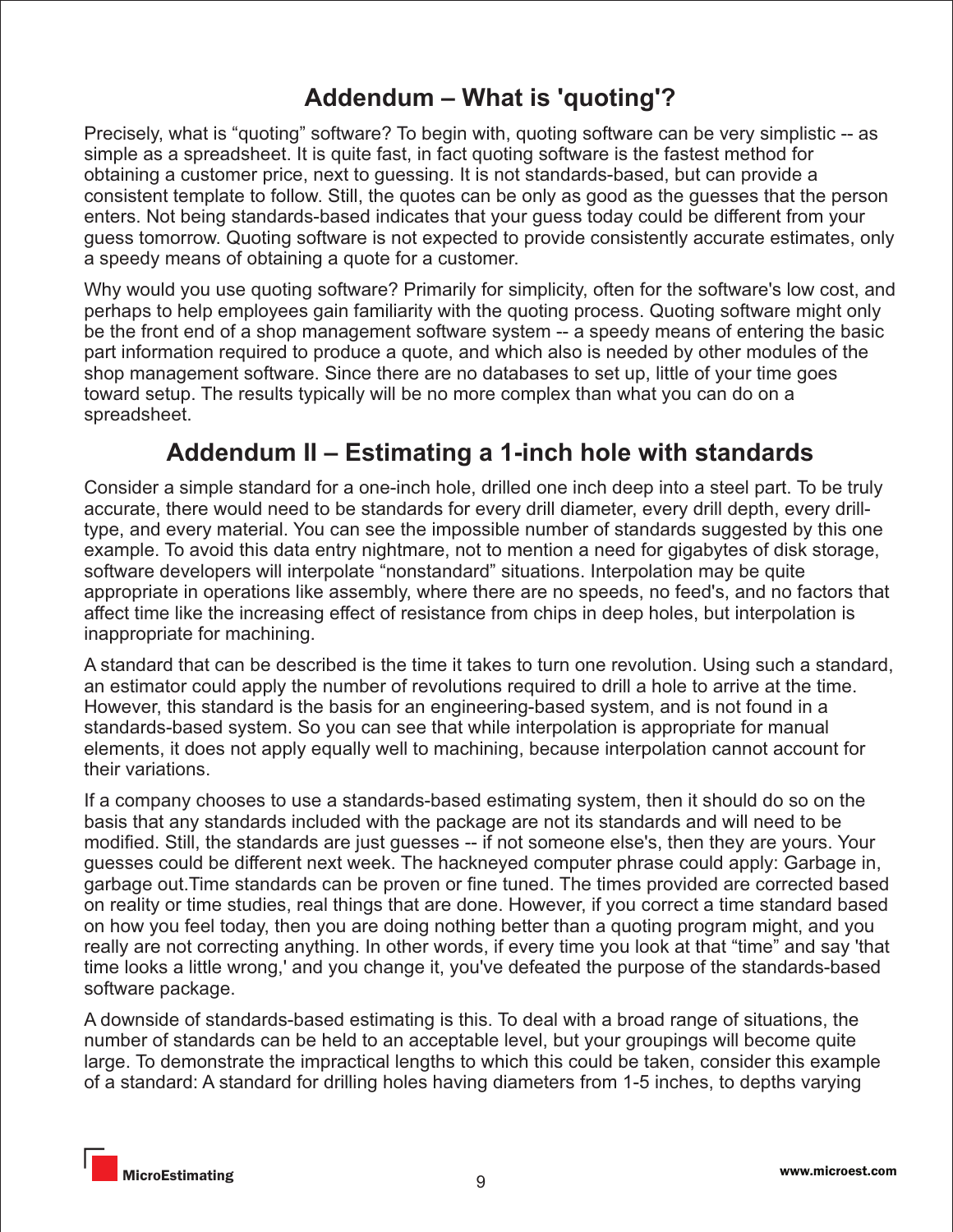from 1-5 inches. But what's the point? This standard is too broad, so why not begin adding more and more precise standards? That means there will be more to be entered, more to be maintained, and users might easily end up with a database containing 10's of thousands of standards. And that's quite likely, considering the fact that there are thousands of material types, each requiring a standard.

That would be a pure standards-based approach to estimating, and that is impractical. So, standards-based programs may use interpolation to determine the time for the 1.5" hole from the 1.0" standard.

Realistically, you can't take pure ratio's for they do not consider the travel times, nor chip removal times. Such a method would be a combination between a pure standards-based approach, where there is no interpolation of the data, and a standards-based with interpolation. Standards-based without interpolation uses the standards as provided. Standards-based with interpolation indicates that some manipulation has occurred using the standard, based upon the specific circumstances of the job. Now, here's the danger with interpolation: it can invalidate a standard, completely, for a standard is a standard only if it retains its value. Any modification, whether by guessing or by interpolation, destroys the standard and there no longer is reliability.

For a standards-based estimating system, its accuracy is based on how much time you put into it. In reality, the time it will take a user to correctly set up a standards-based package will rule out your setting it up correctly. For example, all it takes is a change in cutting fluid to invalidate your standards, for suddenly everything is different. You finally got your half a million standards set up and purchasing changes cutting fluids because of price or performance. And don't forget: the cut time is different for different machines -- say a 5 a 10 HP lathe -- and the idle times are different. The possibilities are endless.

## **Addendum III — Feature Recognition**

The success the solid modeling markets have seen to CAD products, apart from the steep price decline in the past few years, is obvious: even someone in accounting can look at the image and recognize the part. They do not need an engineering background to be able to "see" the part. And from that solid, it is possible to make G-code, since you can recognize all of the features: the holes, flat surfaces, radii, and so forth. As a result, most CAM systems now either integrate with a solids package, or have their own, internal solids drawing capability.

Now, feature recognition promises to take part design in a new direction. Solids packages enable feature recognition by other software. No more visualization, no more isometric views. Clusters of software packages that use solids will revolve around a technical database. This supports a consistent method of programming and manufacturing. In that technical database will be relationships of features to manufacturing methods. For example, a database entry for a  $\frac{1}{4}$  - 20 tapped hole, ¾deep 6061-T6 aluminum may specify that a .201 diameter drill be used and a .125 center drill spot that hole prior to drilling. When you machine a part out of 316 SS with a certain finish, the technical database can suggest that you machine using the specified speeds and feeds and tools you have determined are appropriate. Consistency. This is the way that hole will be made, because this is the rule you set up. Though this is the way it should be done today, on this machine, it doesn't mean that you can't change it. However, it helps you to quickly and efficiently identify how a part should be made.

Did you wonder why I mentioned a material in the previous example? Why is the material important in a solids program? Because knowing it there can provide the part weight, center of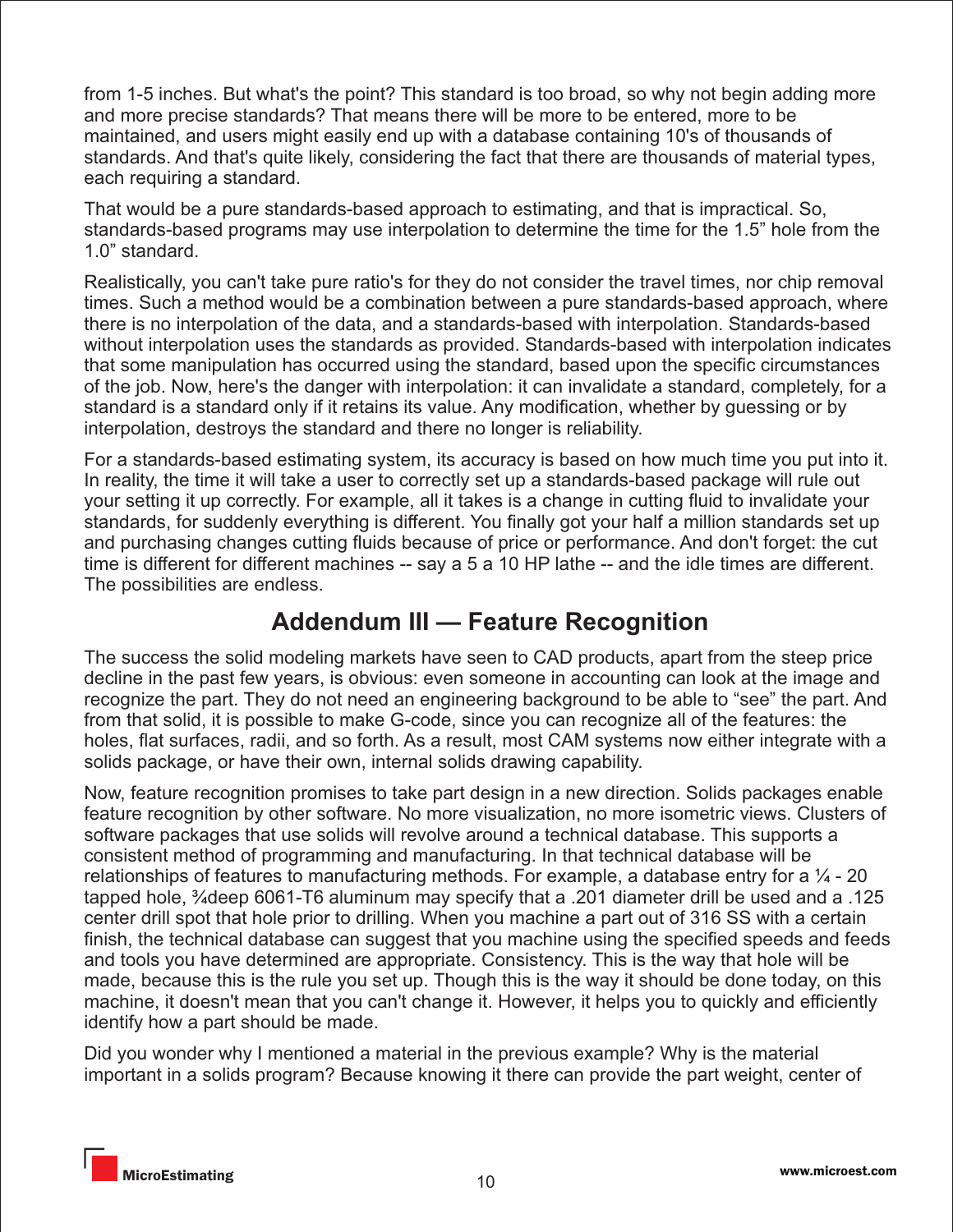gravity, and possibly highlight other potential design or manufacturing challenges. Solids are already at the next level, today, where finite element analyses can help designers make parts faster, stronger and more efficiently. A solids program gives you the power of information.

## **Automatic feature recognition and estimating**

With MicroEstimating's feature recognition, an estimator, knowing a part was designed in a solids program, can click on a pull down menu and choose "recognize features." When the software recognizes a "shaft adapter," and the estimator selects the machining center to run the part, the software will suggest a center drill, drill, face milling operation, contour end milling operation, and a burnishing operation. That's the set of work instructions based on the features it saw.

The estimator can to drag and drop and rearrange any tool or process, based upon his knowledge of the facility. The point here is that this is a technology tool and will still require experience to know what can be done.Testing of feature recognition in computer aided estimating has already begun. Consider a simple, flat part, linked from a solids package to estimating and then to a CAD/CAM system. The identified features from the solids technical database are matched with the estimating program's technical database. With this data, the estimating program recognizes the part and knows which tools to use. Perhaps there are several machines on which the job might run, so the estimator selects the machine.

By automatically reviewing the machine parameters and the part, he may find that the initially selected machine is unavailable, or otherwise not optimal for the job; perhaps the first choice has insufficient tonnage, tolerances, or size limitations. Therefore, another machine could be selected by the estimator.

Let's take this to the next step, by linking with a tool management database. Perhaps it is found that one of the appropriate tools is unavailable and it is necessary to modify some tool selections. The estimating program helps make this choice, based on machine parameters/capabilities.

Finally, the software calculates the cycle time, applies it against the shop labor rates, efficiencies, and other considerations and provides you the part cost.

## **Addendum IV — Estimating example**

#### **Pocket Mill Example**

4.25" long x 3.25" wide x 2.25" deep pocket

.750 diameter end mill 50% step over

1" axial doc (depth of cut)

#### **Standards based**

31.078 cubic inches / standard time to mill 1 cubic inch = time

#### **Engineering based - dumb**

31.078 cubic inches / removal rate per cubic inch = time

#### **Engineering based - smart**

7 radial passes  $x$  4.25" long  $x$  3 axial passes = 89.251 inches

89.251 inches / feed rate = time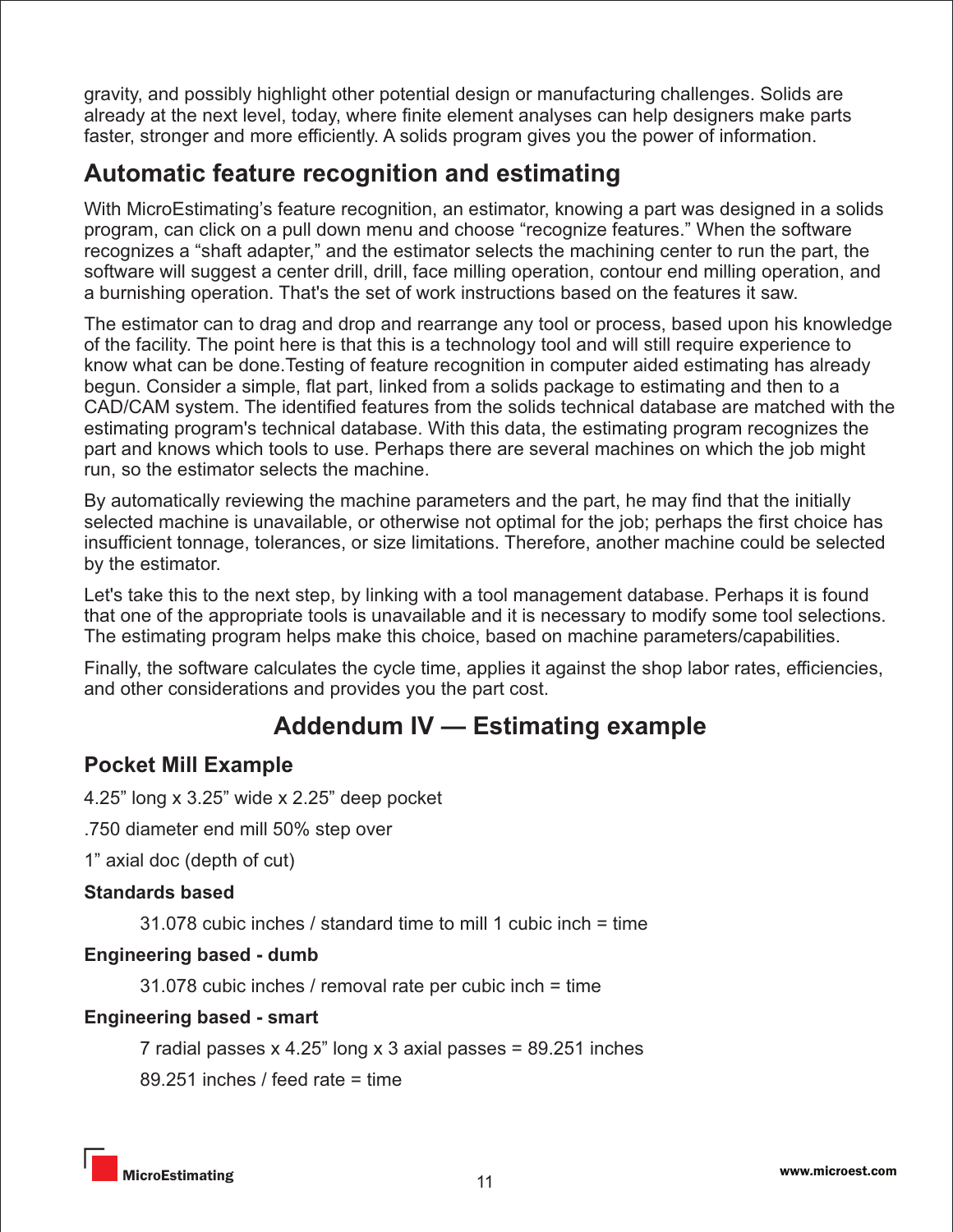#### **Simulation**

 Note: Rapid travel consists of acceleration time + rapid travel rate based on rate increasing with distance + deceleration time

Note: All feed rates consider maximum cutting feed rate and horsepower of machine

- 1. Rapid approach part from tool home position
- 2. Plunge cut .750 diameter x 1.00 deep (plus approach distance) using plunge feed rate
- 3. First pass .750 wide slot x 3.5 long 100% buried using slot feed rate adjusted for axial depth
- 4. Step over .750 wide step over .375 deep (50% of cutter) using slot feed rate
- 5. Peripheral pass 3.50 long pass at .375 radial depth using peripheral feed rate
- 6. Repeat steps 4 and 5 for 6 peripheral passes
- 7. Last peripheral pass Only a partial pass remains 3.50 long at .250 deep using new peripheral feed rate
- 8. Rapid move away from part .020 for clearance
- 9. Rapid travel back to original plunge location to begin second axial pass
- 10. Repeat steps 2 9 for second axial pass
- 11. Only .250 remains for semi finish pass, so repeat steps 2 9 using .250 axial doc and adjust feed rates accordingly
- 12. Rapid out of pocket 2.25 plus approach for clearance
- 13.Rapid back to home position for tool change if required

#### **Rough Turning Example**

- 3.500" stock size
- 3.075" diameter x 1.00 long
- 2.600" diameter x 1.00 long
- 2.150" diameter x .750 long
- .125" radial depth of cut/pass Constant SFM
- .005 radial depth left for grinding

#### **Standards based**

- 1. Standard time to turn 3.5" diameter .5 deep factored for actual 3.075 diameter and .2125 depth
- 2. Standard time to turn 3.0" diameter .5 deep factored for actual 2.600 diameter and .2375 depth
- 3. Standard time to turn 2.5" diameter .5 deep factored for actual 2.150 diameter and .2250 depth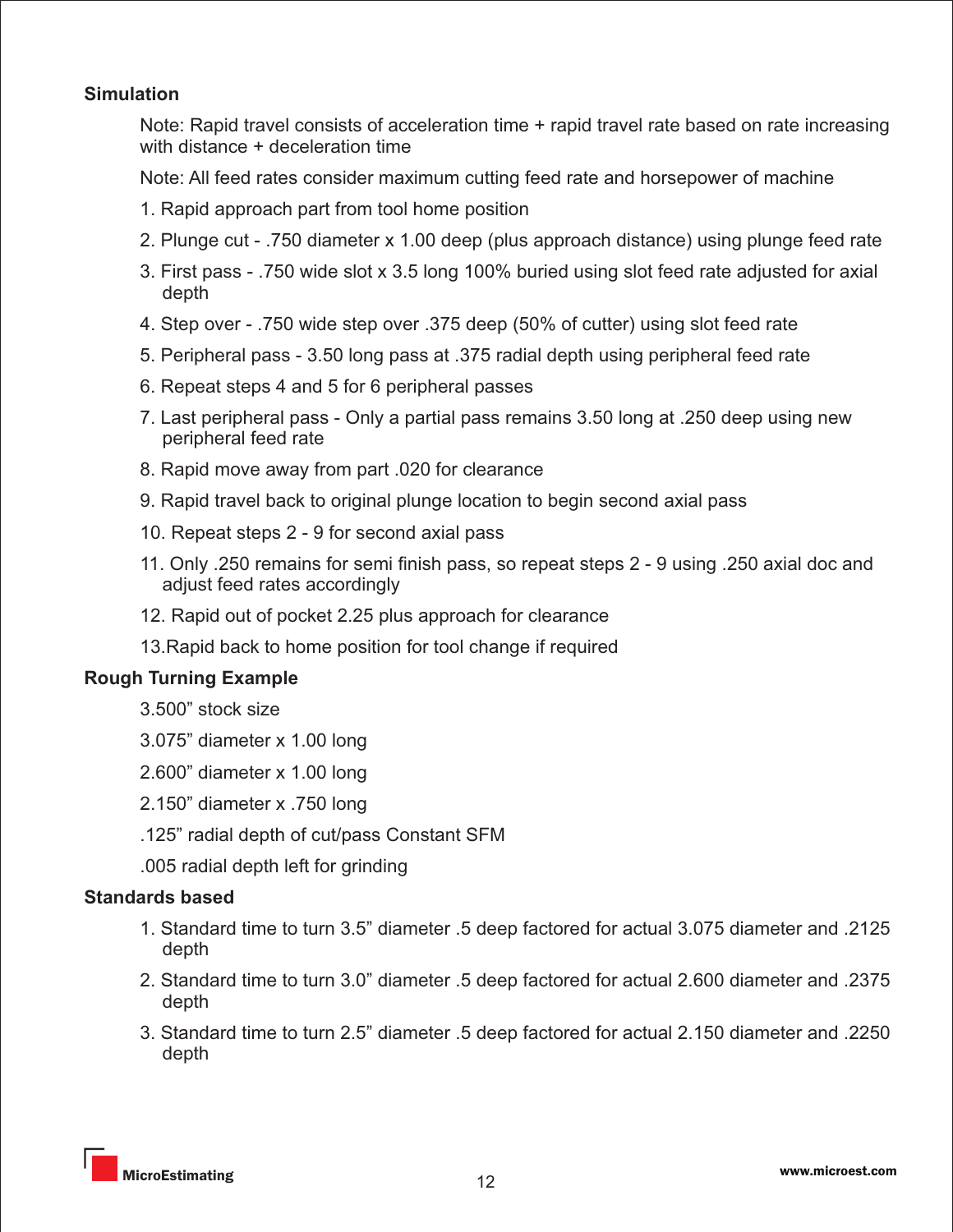#### **Engineering based - dumb**

- 1. 2 passes at 3.500 diameter x 2.750 long/feed rate +
- 2. 3 passes at 3.075 diameter x 1.750 long/feed rate +
- 3. 2 passes at 2.600 diameter/feed rate x .750 long = time

#### **Simulation**

Note: Rapid travel consists of acceleration time + rapid travel rate based on rate increasing with distance + deceleration time

Note: All feed rates consider maximum cutting feed rate and horsepower of machine Note: RPM is recalculated at each depth of cut to allow for constant SFM

Note: RPM is constantly compared to machine maximum and minimum for conflict Note: RPM is calculated at cutting point of tool (diameter - doc. \*2)

Note: Approach distance (.100) is added to each pass

- 1. Rapid travel from home position to .100 away from face of part
- 2. Turn 3.250 diameter x 2.850 long at .125 doc
- 3. Machine up face .125 + .010 to clean up the face and retract the tool
- 4. Rapid 2.850 back to face of part and down to next cutting diameter
- 5. Only .0775 remains on first diameter after leaving .005 grinding stock so look ahead to next diameter. Turn 3.00 diameter 1.85 long at .125 doc, face from 3.00 to 3.080, turn 1 inch at .0775 doc and face up .0775 + .010 to clean up face and retract tool. (Feed rate varies with doc and RPM is calculated appropriately including facing cuts)
- 6. Rapid 1.850 back to face of part and down to next cutting diameter
- 7. Turn 2.750 diameter 1.850 long at .125 doc and face up .125 + .010
- 8. Only .070 remains on the second diameter, so look ahead to next diameter. Turn 2.50 diameter .850 long at .125 doc, face from 2.50 to 2.605, turn 1 inch at .070 doc and face up  $.070 + .010$
- 9. Rapid 1.850 back to face of part and down to next cutting diameter
- 10. Turn 2.250 diameter .850 long at .125 doc and face up .125 + .010
- 11. Only .045 remains on the third diameter, so turn 2.160 diameter .850 long and face up .045 + .010 to clean the face and retract the tool
- 12. Rapid back to home position for next tool change if required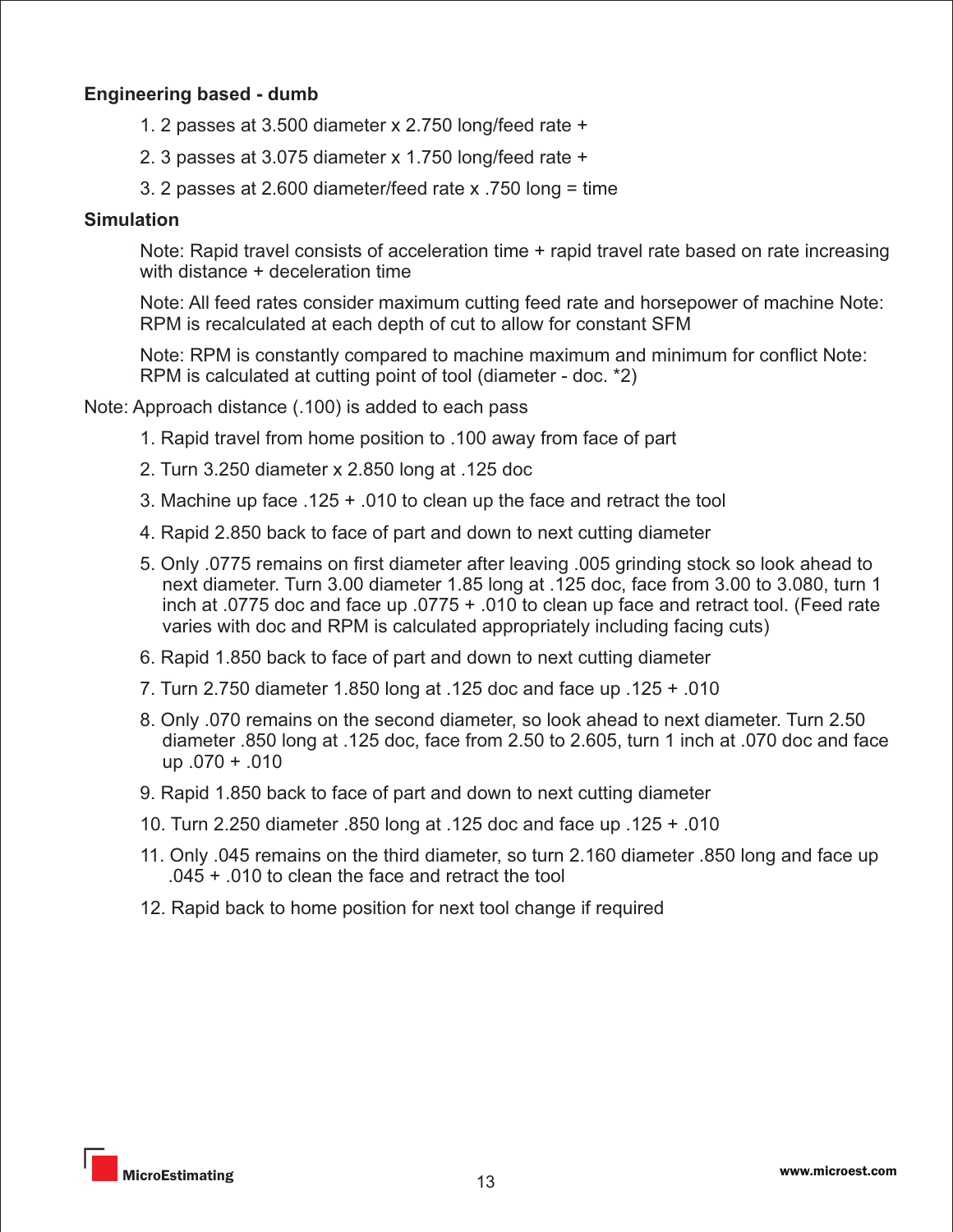This screen represents a Davenport screw machine to the estimator. Across the top of the screen are varieties of tools that can be assigned to this machine's five stations. After choosing tools for each of the five stations, the estimator assigns an operation (form, Cutoff) to each cross slide. With minimum input, the estimating does the work and also provides the graphical analysis tools that help the estimator select the best machine for the ideal results.

For the CNC Turning operation, the estimator selected five operations from the Available Operations list at the left: Face & Rough Turn, Finish Turn, Center Drill, and Tap. These accomplish the same result as the Davenport method above. When given the diameter and length of the turn, the estimating system returns the maximum depthof-cut based upon the machine horsepower and machine type. Complete standard work center descriptions include predefined load, unload, and setup time standards.



| <b>CNC Turning</b><br><b>General Data</b> | Database: Okuma LB15 (Sample)<br>Fixture: Three jaw chuck<br>Approach: .0200 |  |                |                             |                |        | $ \Box$ $\times$ |  |  |  |
|-------------------------------------------|------------------------------------------------------------------------------|--|----------------|-----------------------------|----------------|--------|------------------|--|--|--|
| <b>Available Operations</b>               |                                                                              |  |                | Add<br>Del<br>Ins           |                |        |                  |  |  |  |
| <b>Back Turn</b>                          | <b>Profile turn</b>                                                          |  |                | <b>Operation Selections</b> | POS.           |        |                  |  |  |  |
| <b>Back Turn Sphere</b>                   | Push Broach                                                                  |  |                | Face & Rough Turn           | T1             | ▼      |                  |  |  |  |
| <b>Bar Stop/Tool Change Rapid travel</b>  |                                                                              |  | $\overline{c}$ | <b>Finish Turn</b>          | T <sub>2</sub> | ▼<br>n |                  |  |  |  |
| <b>Center Drill</b>                       | Recess                                                                       |  | 3              | <b>Center Drill</b>         | T3             | ۰      |                  |  |  |  |
| Cutoff                                    | <b>Roller Burnish</b>                                                        |  |                | Drill                       | T4             | ▼      |                  |  |  |  |
| <b>Drill</b>                              | <b>Rough Bore</b>                                                            |  | 5              | Tap                         | Τ5             | ٠      |                  |  |  |  |
| Face                                      | <b>Rough Bore Casting</b>                                                    |  | <b>G</b><br>7  |                             |                |        |                  |  |  |  |
| <b>Face &amp; Rough Bore</b>              | <b>Rough Bore Taper</b>                                                      |  | 8              |                             |                |        |                  |  |  |  |
| Face & Rough Turn                         | <b>Rough Ream</b>                                                            |  | $\mathbf{a}$   |                             |                |        |                  |  |  |  |
| <b>Finish Bore</b>                        | Rough Turn                                                                   |  | 10             |                             |                | ₩      |                  |  |  |  |
| <b>Finish Ream</b>                        | <b>Rough Turn Casting</b>                                                    |  | Edit           | Del<br>Ins                  | Copy           |        | Paste            |  |  |  |
| <b>Close</b><br>Select                    | <b>Notes</b><br>Desc                                                         |  | Layout         | <b>Re-Calc</b><br>Images    |                |        |                  |  |  |  |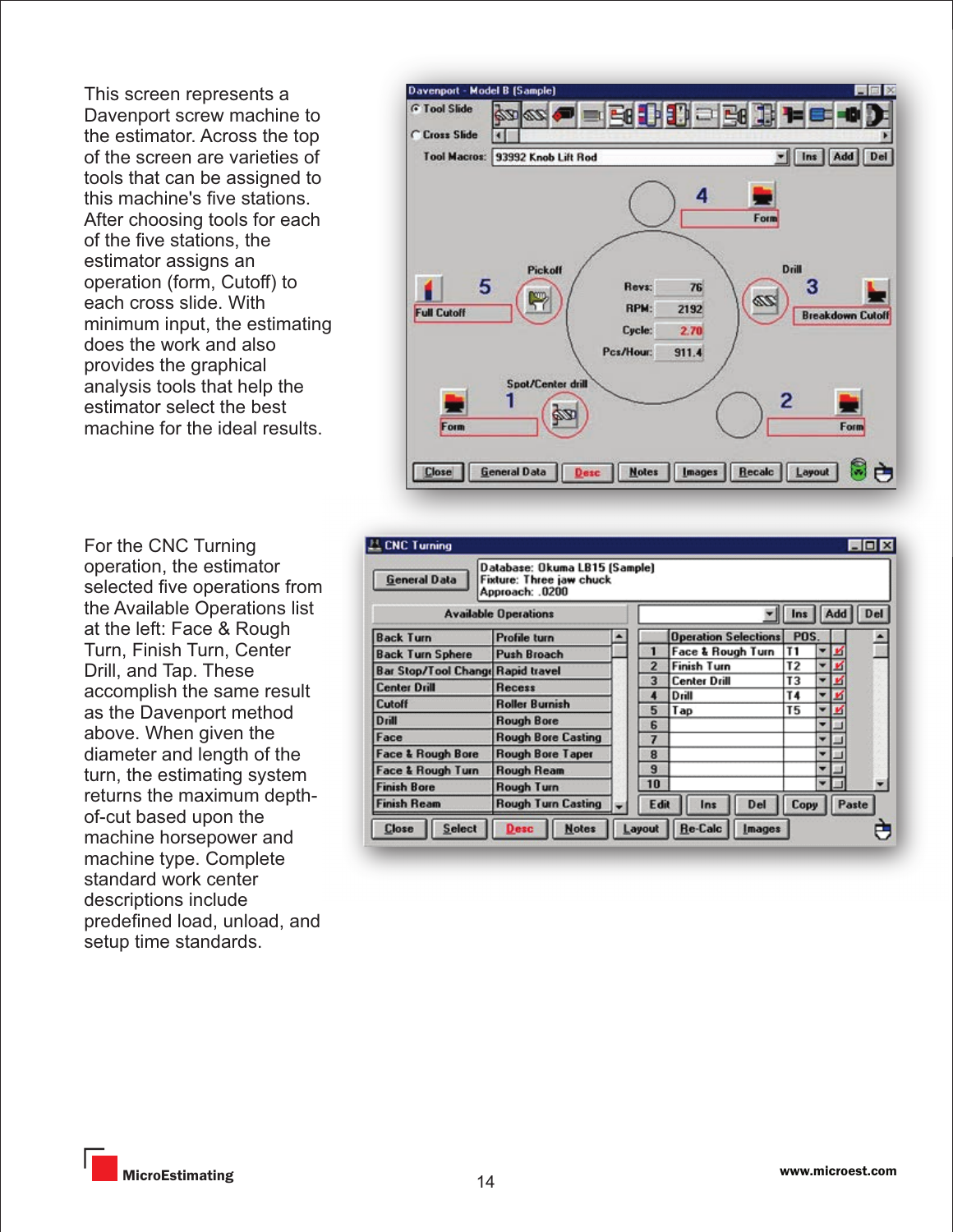## **SOFTWARE FUNCTION CAPABILITY CHECKLIST**

To Assist in the Software Evaluation Process

Developed by and reprinted with permission of the PMPA's Software User's Group

#### **ESTIMATING**

- **A. General**
	- 1. Quote Log<br>2. Quotes Due
	- Quotes Due Report

#### **B. Header Information**

- 1. Integrated to customer file<br>2. Quote # internally assigned
- Quote # internally assigned
- 3. Salesman's commission file

#### **C. Material**

- 1. Material weight calculated<br>2. Scrap factor estimated
- Scrap factor estimated
- 3. Scrap factor calculated
- 4. Scrap value calculated
- 5. Number of quantity fields

#### **D. Operations**

- 1. Sequence numbers in multiples of 10<br>2. Work Center numbers
- 2. Work Center numbers<br>3. Operation numbers
- **Operation numbers**
- 4. Operation description field
- 5. Setup hours and rate override ability
- 6. Cycle time in seconds calculation
- 7. Cycle time in seconds estimated
- 8. Production rate estimated
- 9. Production rate calculated
- 10. Production rate in Pcs/Hr<br>11. Efficiency factor for each
- Efficiency factor for each workcenter
- 12. Override default efficiency factor
- 13. Efficiency factor based on bar loading/tool life
- 14. Factor for # machines attended by operator

#### **E. Tooling Costs**

- 1. Special tooling amortization option<br>2. Special tooling charged to custome
- 2. Special tooling charged to customer option<br>3. Perishable tooling amortization option
- Perishable tooling amortization option
- 4. Description field

*continued...*

<sup>15</sup> MicroEstimating www.microest.com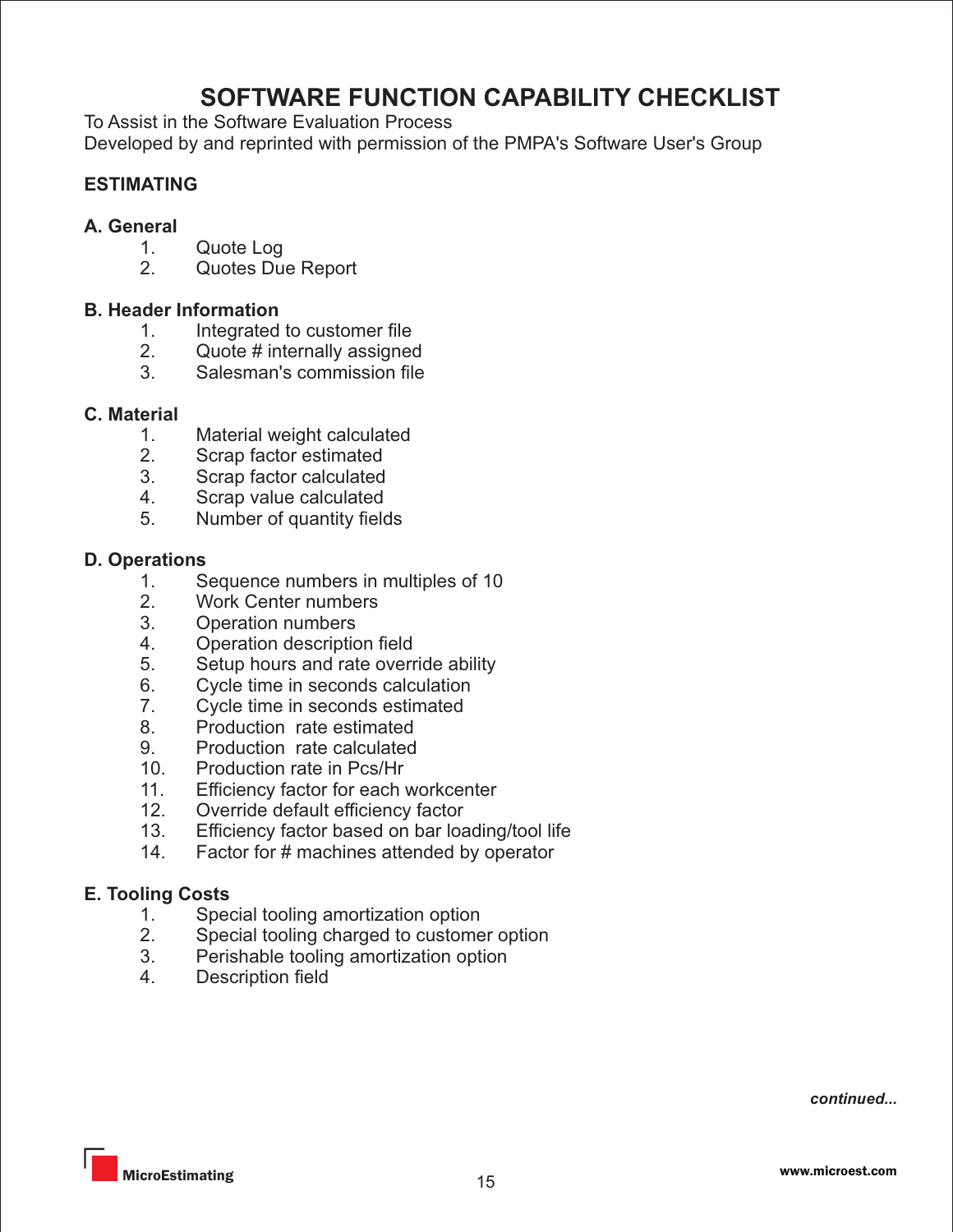#### **F. Outside operations**

- 1. Minimum charges
- 2. Price per unit
- 3. Surcharge option
- 4. Freight charge
- 5. Certification required (Y or N) field
- 6. Final cost calculation

#### **G. Optional Information**

- 1. Estimated annual usage
- 2. Inventory carrying charge (%/yr) constant
- 3. Calculate Economic Production Qty (EPQ)
- 4. Calculate Economic Order Qty (EOQ)

#### **H.Reports**

- 1. Quote Log or Status Report
- 2. Estimate with details
- 3. Quote from or letter for customer
- 4. Monthly Quote Summary